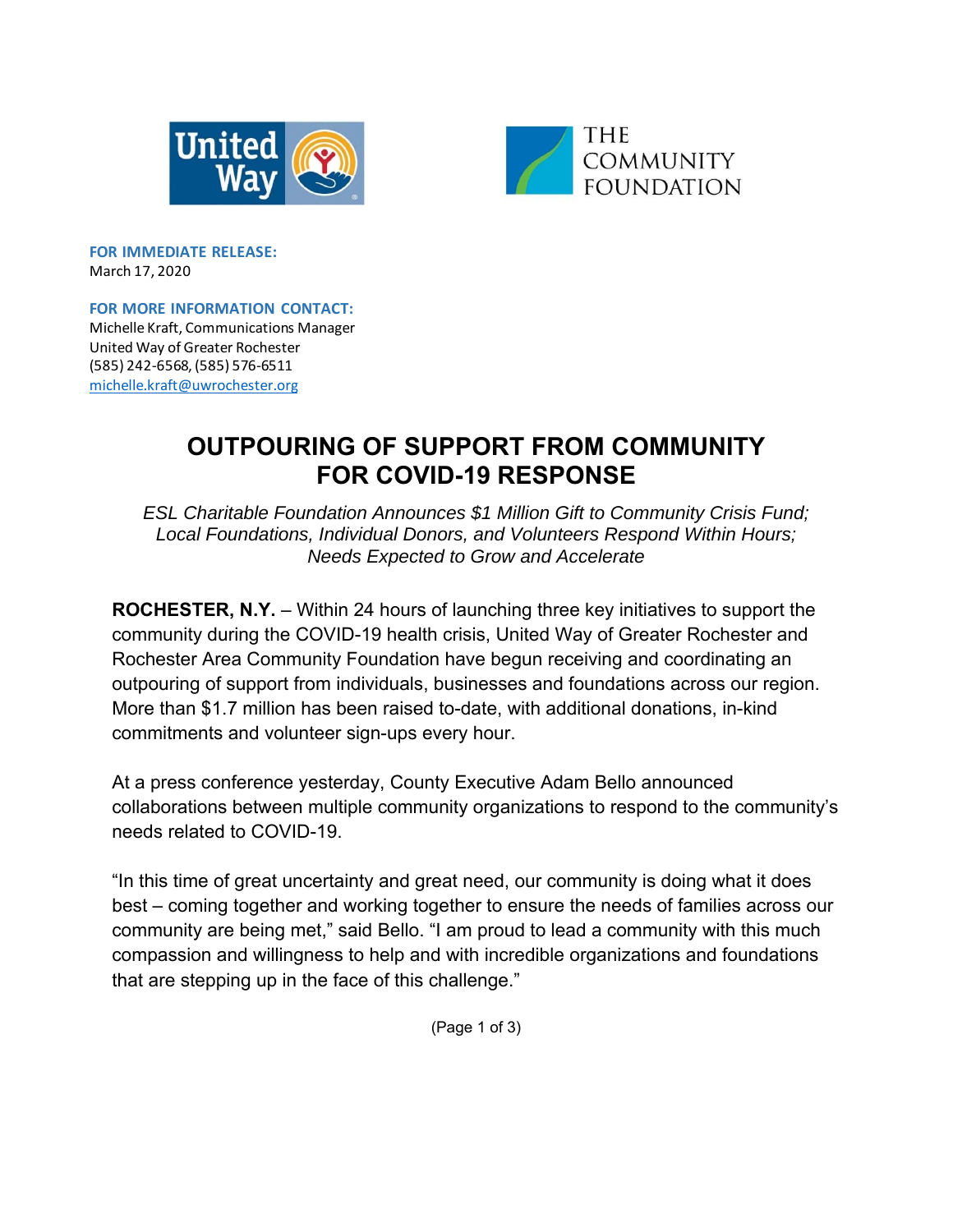Today, the ESL Charitable Foundation committed \$1 million to support the Greater Rochester region through the Community Crisis Fund. The Fund – and the community initiatives it supports – aligns with ESL Foundation's mission of being a catalyst to uplift the Greater Rochester area, supporting collaboration for community transformation, and addressing complex social challenges.

"The giving nature of Greater Rochester's people truly shines in moments such as these," said Faheem Masood, President & CEO, ESL Federal Credit Union. "At ESL, we were exploring ways in which we could help the community during these unfamiliar times, and the creation of the Community Crisis Fund became the ideal opportunity to ensure our donation would best be distributed among those who need it most. The team at ESL is committed to doing our part in lifting up those experiencing uncertainty at this time."

Last week, local foundations came together to pool and disburse an initial \$260,000 to help Foodlink address the immediate food insecurity that resulted from school closures. The distribution was comprised of investments from Rochester Area Community Foundation, United Way, Wegmans, ESL Charitable Foundation, Greater Rochester Health Foundation, and the Farash Foundation.

"This community does amazing things when we work together," said Jennifer Leonard, president and CEO, Rochester Area Community Foundation. "As each organization and individual does its part, we make a collective difference that impacts us all."

In the past days, additional support from MVP Health and United Way has also been committed to the Community Crisis Fund in response to the COVID-19 crisis. These large-scale grants enable regular Fund distributions on a rolling basis and helps make it possible to move resources quickly and adapt to evolving needs.

Community members have also stepped up, donating thousands of dollars within the first 24 hours, via the Community Crisis Fund website and text-to-give number. Interested individuals can donate by texting CRISISFUND to 41444, or visiting www.uwrochester.org/CrisisFundDonate. For more information on the Community Crisis Fund, visit www.uwrochester.org/CrisisFund.